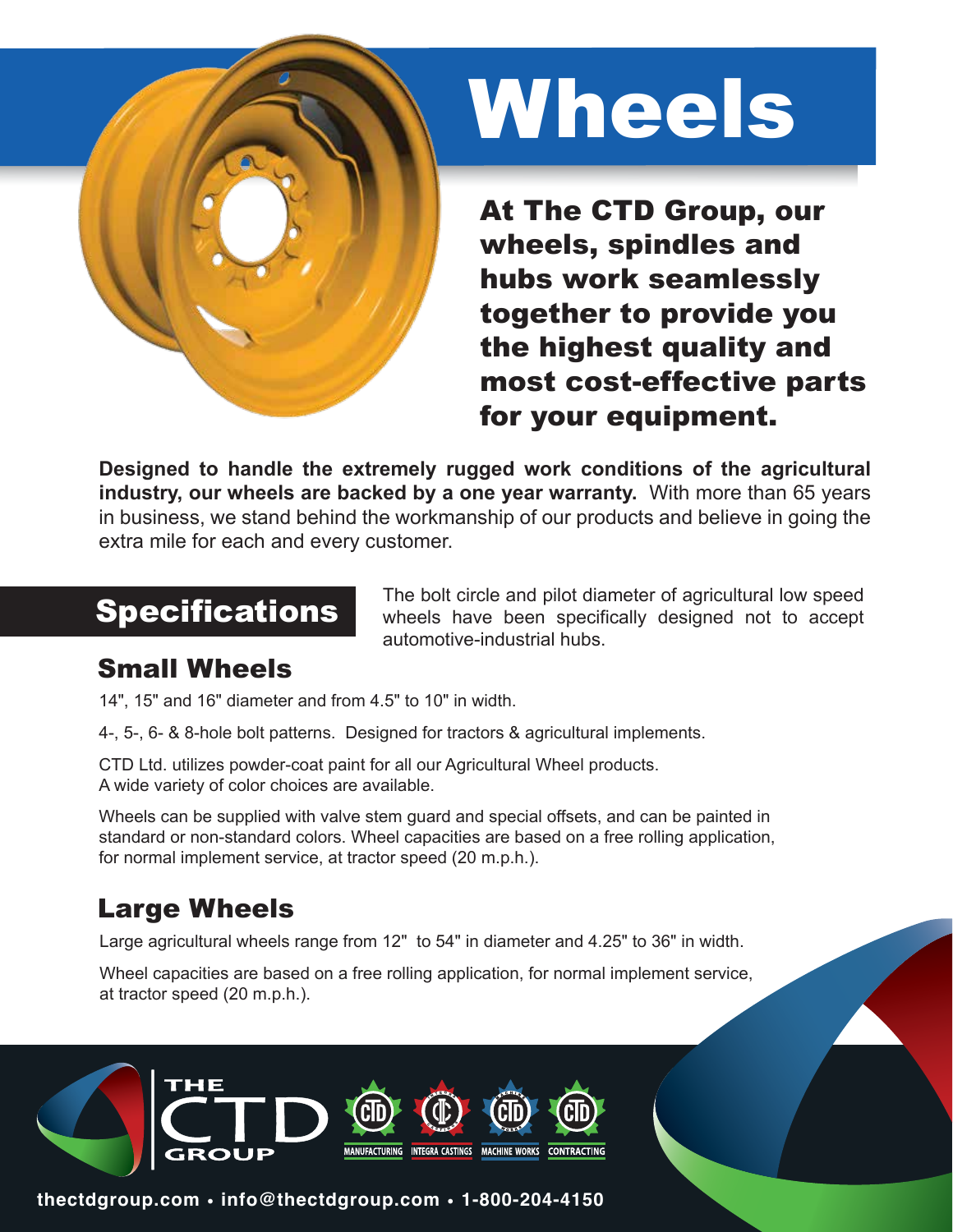# 14 Inch Wheels

| <b>RIM</b> | <b>WHEEL NO.</b> | <b>NUMBER</b><br><b>OF BOLTS</b> | <b>BOLT</b><br><b>CIRCLE</b> | <b>PILOT</b><br><b>CIRCLE</b> | <b>OFFSET</b> | <b>CAPACITY</b><br>(LES.) | <b>WHEELS</b><br><b>PER PALLET</b> |
|------------|------------------|----------------------------------|------------------------------|-------------------------------|---------------|---------------------------|------------------------------------|
| 14 X 5 KB  | 14051-0431N1N    | 4                                | 5.00                         | 3.62                          | $-.38$        | 1250                      | 56                                 |
| 14 X 5 KB  | 14051-0541N1N    | 5                                | 5.50                         | 4                             | $-.25$        | 2000                      | 56                                 |
| 14 X 6 KB  | 14063-0541N1N    | 5                                | 5.50                         | $\overline{4}$                | $-.25$        | 2000                      | 48                                 |
| 14 X 6 KB  | 14063-0625N2N    | 6                                | 6.00                         | 4.62                          | $+1.12$       | 2800                      | 48                                 |
| 14 X 8 KB  | 14081-0541N1N    | 5                                | 5.50                         | 4                             | $-.25$        | 2800                      | 40                                 |
| 14 X 8 KB  | 14081-0625N2N    | 6                                | 6.00                         | 4.62                          | $+1.12$       | 2800                      | 40                                 |

"U" Valve stem guards available at extra cost. Other offsets available





**thectdgroup.com • info@thectdgroup.com • 1-800-204-4150** *Our products. Your solution.*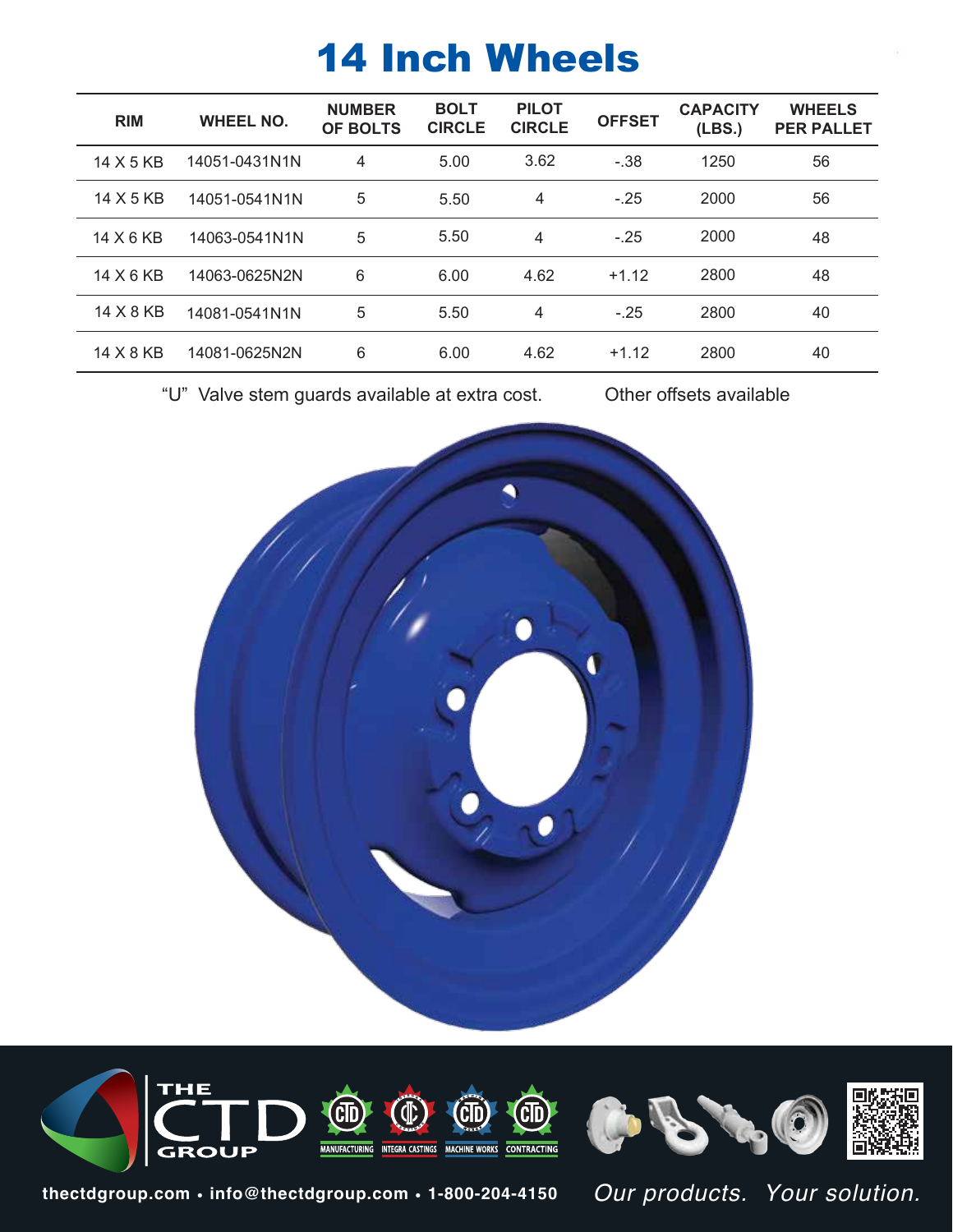# 15 Inch Wheels

| <b>RIM</b><br><b>WHEEL NO.</b> |               | <b>NUMBER</b><br>OF BOLTS | <b>BOLT</b><br><b>CIRCLE</b> | <b>PILOT</b><br><b>CIRCLE</b> | <b>OFFSET</b> | <b>CAPACITY</b><br>(LES.) | <b>WHEELS</b><br><b>PER PALLET</b> |
|--------------------------------|---------------|---------------------------|------------------------------|-------------------------------|---------------|---------------------------|------------------------------------|
| 15 X 4.5 KB                    | 15041-0432N1N | 4                         | 5.00                         | 3.62                          | $-.38$        | 1250                      | 64                                 |
| 15 X 4.5 KB                    | 15041-0542N1N | 5                         | 5.50                         | 4.00                          | $-.25$        | 2000                      | 64                                 |
| 15 X 5 KB                      | 15051-0432N1N | 4                         | 5.00                         | 3.62                          | $-.38$        | 1250                      | 56                                 |
| 15 X 5 KB                      | 15051-0542N1N | 5                         | 5.50                         | 4.00                          | $-.25$        | 2000                      | 56                                 |
| 15 X 5 KB                      | 15051-0624N2N | 6                         | 6.00                         | 4.62                          | $+1.12$       | 2500                      | 56                                 |
| 15 X 6 LB                      | 15061-0542N1N | 5                         | 5.50                         | 4.00                          | $-.25$        | 2000                      | 48                                 |
| 15 X 6 LB                      | 15061-0624N1N | 6                         | 6.00                         | 4.62                          | $+1.12$       | 3300                      | 48                                 |
| 15 X 6 LB                      | 15061-0624R1N | 6                         | 6.00                         | 4.62                          | $+1.12$       | 3300                      | 48                                 |
| 15 X 6 LB                      | 15061-0627N1N | 6                         | 6.00                         | 4.62                          | $+1.12$       | 3800                      | 48                                 |
| 15 X 6 LB                      | 15061-0627R1N | 6                         | 6.00                         | 4.62                          | $+1.12$       | 3800                      | 48                                 |
| 15 X 6 LB                      | 15061-0815N1N | 8                         | 8.00                         | 6.00                          | $-1.50$       | 5000                      | 48                                 |
| 15 X 8 LB                      | 15081-0542N1N | 5                         | 5.50                         | 4.00                          | $-.25$        | 2000                      | 40                                 |
| 15 X 8 LB                      | 15081-0624N1N | 6                         | 6.00                         | 4.62                          | $+1.12$       | 3300                      | 40                                 |
| 15 X 8 LB                      | 15081-0624R1N | 6                         | 6.00                         | 4.62                          | $+1.12$       | 3300                      | 40                                 |
| 15 X 8 LB                      | 15081-0627N1N | 6                         | 6.00                         | 4.62                          | $+1.12$       | 3800                      | 40                                 |
| 15 X 8 LB                      | 15081-0627R1N | 6                         | 6.00                         | 4.62                          | $+1.12$       | 3800                      | 40                                 |
| 15 X 8 LB                      | 15081-0815R6N | 8                         | 8.00                         | 6.00                          | $-1.60$       | 5000                      | 40                                 |
| 15 X 10 LB                     | 15101-0624N1N | 6                         | 6.00                         | 4.62                          | $+1.12$       | 3300                      | 32                                 |
| 15 X 10 LB                     | 15101-0627N1N | 6                         | 6.00                         | 4.62                          | $+1.12$       | 3800                      | 32                                 |
| 15 X 10 LB                     | 15101-0627R1N | 6                         | 6.00                         | 4.62                          | $+1.12$       | 3800                      | 32                                 |
| 15 X 10 LB                     | 15101-0815R3N | 8                         | 8.00                         | 6.00                          | $+1.12$       | 5000                      | 32                                 |
|                                |               |                           |                              |                               |               |                           |                                    |

"U" Valve stem guards available at extra cost. Other offsets available

"R" Reversible configuration





**thectdgroup.com • info@thectdgroup.com • 1-800-204-4150**

*Our products. Your solution.*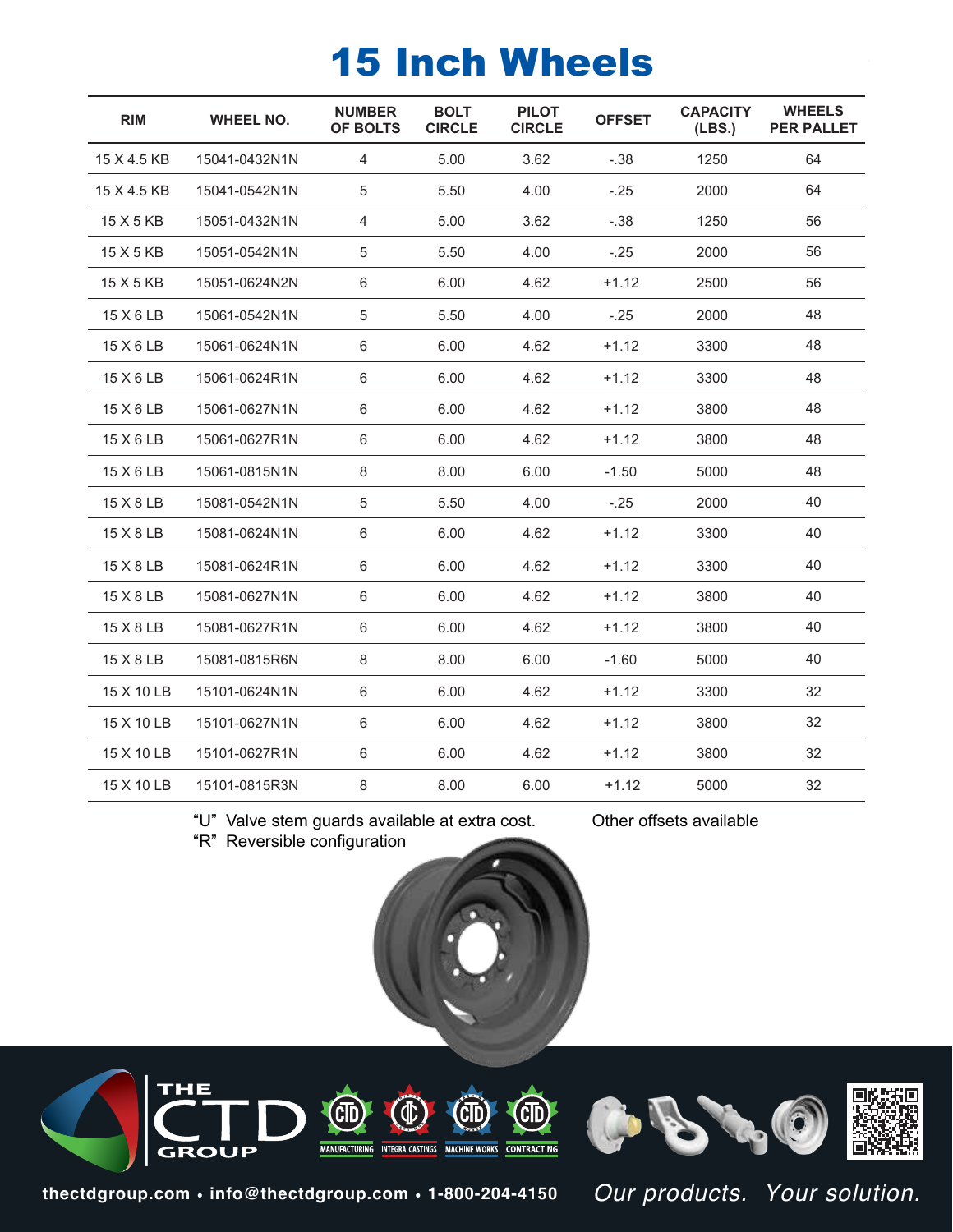

| <b>RIM</b> | <b>WHEEL NO.</b> |   | <b>NUMBER</b><br>OF BOLTS |      | <b>PILOT</b><br><b>BOLT</b><br><b>CIRCLE</b><br><b>CIRCLE</b> |      | <b>OFFSET</b> | <b>CAPACITY</b><br>(LES.) | <b>WHEELS</b><br><b>PER PALLET</b> |
|------------|------------------|---|---------------------------|------|---------------------------------------------------------------|------|---------------|---------------------------|------------------------------------|
| 16 X 6 LB  | 16061-0628N1N    |   | 6.00                      | 4.62 | $+1.12$                                                       | 3800 | 36            |                           |                                    |
| 16 X 6 LB  | 16061-0628R1N    | 6 | 6.00                      | 4.62 | $+1.12$                                                       | 3800 | 36            |                           |                                    |
| 16 X 6 LB  | 16061-0815N1N    | 8 | 8.00                      | 6.00 | $+1.12$                                                       | 5000 | 36            |                           |                                    |
| 16 X 8 LB  | 16081-0628N1N    | 6 | 6.00                      | 4.62 | $+1.12$                                                       | 3800 | 30            |                           |                                    |
| 16 X 8 LB  | 16081-0628R1N    | 6 | 6.00                      | 4.62 | $+1.12$                                                       | 3800 | 30            |                           |                                    |
| 16 X 8 LB  | 16081-0816R2N    | 8 | 8.00                      | 6.00 | $+1.12$                                                       | 5000 | 30            |                           |                                    |
| 16 X 10 LB | 16101-0628N1N    | 6 | 6.00                      | 4.62 | $+1.12$                                                       | 3800 | 24            |                           |                                    |
| 16 X 10 LB | 16101-0816R5N    | 8 | 8.00                      | 6.00 | $+1.12$                                                       | 5000 | 24            |                           |                                    |

"U" Valve stem guards available at extra cost. "R" Reversible configuration. Other offsets available.

# 16.1 Inch Wheels

| <b>RIM</b> | <b>WHEEL NO.</b> | <b>NUMBER</b><br>OF BOLTS | <b>BOLT</b><br><b>CIRCLE</b> | <b>PILOT</b><br><b>CIRCLE</b> | <b>OFFSET</b> | <b>CAPACITY</b><br>(LES.) | <b>WHEELS</b><br><b>PER PALLET</b> |
|------------|------------------|---------------------------|------------------------------|-------------------------------|---------------|---------------------------|------------------------------------|
| 16.1W11C   | 16111-0832N1N    | 8                         | 8.00                         | 6.02                          | $-1.50$       | 8000                      | 15                                 |
| 16.1W11C   | 16111-0832N2N    | 8                         | 8.00                         | 6.02                          | $+1.12$       | 8000                      | 15                                 |
| 16.1W14C   | 16141-0832N2N    | 8                         | 8.00                         | 6.02                          | $+1.12$       | 8000                      | 15                                 |
| 16.1W16C   | 16161-0832N1N    | 8                         | 8.00                         | 6.02                          | $-1.50$       | 8000                      | 10                                 |
| 16.1W16C   | 16161-0832N2N    | 8                         | 8.00                         | 6.02                          | $+1.12$       | 8000                      | 10                                 |
| 16.1W16C   | 16161-0838N3N    | 8                         | 8.00                         | 6.02                          | $+.375$       | 8000                      | 10                                 |

"U" Valve stem guards available at extra cost. "R" Reversible configuration. Other offsets available.



**thectdgroup.com • info@thectdgroup.com • 1-800-204-4150**

*Our products. Your solution.*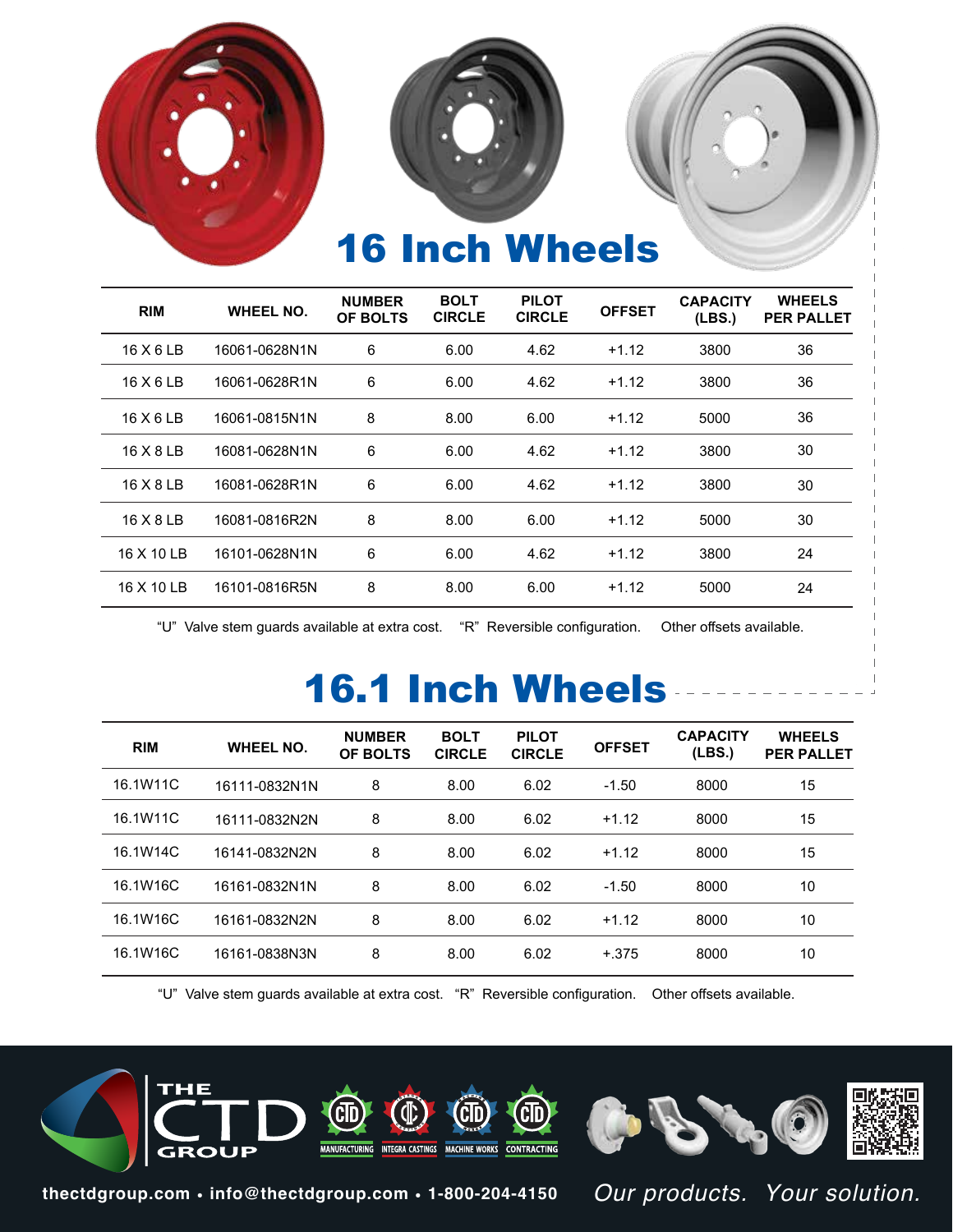## Shrink Wrapped Pallet

\*All wheels are packaged for shipping as shown



| <b>RIM SIZE</b> |             | <b>WHEEL</b>      |       | <b>PALLET SIZES IN INCHES</b> |               |
|-----------------|-------------|-------------------|-------|-------------------------------|---------------|
|                 |             | <b>PER PALLET</b> | WIDTH | <b>LENGTH</b>                 | <b>HEIGHT</b> |
|                 | 14 X 5 KB   | 56                | 44    | 53                            | 44.25         |
|                 | 14 X 6 KB   | 48                | 44    | 53                            | 45            |
|                 | 14 X 8 KB   | 40                | 44    | 53                            | 47.25         |
|                 | 15 X 4.5 KB | 64                | 44    | 53                            | 46            |
|                 | 15 X 5 KB   | 56                | 44    | 53                            | 44.25         |
|                 | 15 X 6 LB   | 48                | 44    | 53                            | 45.25         |
|                 | 15 X 8 LB   | 40                | 44    | 53                            | 47.75         |
|                 | 15 X 10 LB  | 32                | 44    | 53                            | 47            |
|                 | 16 X 6 LB   | 36                | 44    | 53                            | 45.25         |
|                 | 16 X 8 LB   | 30                | 44    | 53                            | 45.75         |
|                 | 16 X 10 LB  | 24                | 44    | 53                            | 47            |
|                 |             |                   |       |                               |               |

\*The CTD Group does not warrant or accept any responsibility for customer installed centers.



#### Wheel Offset - Positive Wheel Offset - Negative



Offset: (as defined by S.A.E. standards) is the distance between mounting face of the flange and the rim centerline. Positive Offset: (INSET) This distance is termed positive when the mounting face is outboard of the rim centerline. Negative Offset: (OUTSET) This distance is termed negative when the mounting face is inboard of the rim centerline.



**thectdgroup.com • info@thectdgroup.com • 1-800-204-4150**

*Our products. Your solution.*